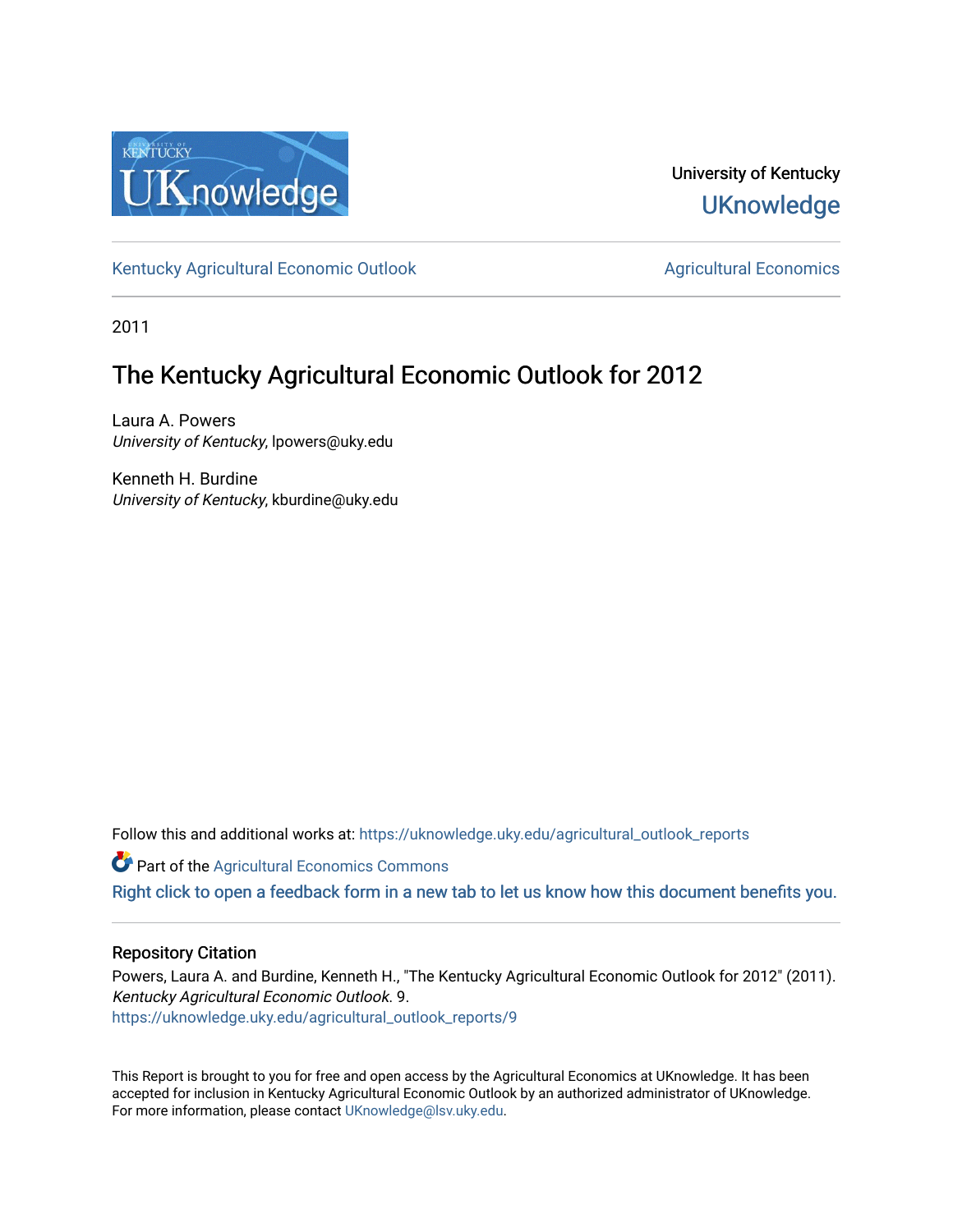# UK COOPERATIVE EXTENSION SERVICE

# **The Kentucky Agricultural Economic Outlook for 2012**

edited by Laura Powers and Kenny Burdine



# **The U.S. / Kentucky Agricultural Economy**

*Will Snell, Craig Infanger, Kenny Burdine*

**2011 Review:** With a booming export market coupled with tight supplies for many agricul‐ tural commodities, U.S. agriculture has done extremely well this year despite a severe drought in some regions of the country. USDA is projecting U.S. net farm income will reach a record high of about \$104 billion, up 31% over last year and 54% higher than the 10 year aver‐ age. Both crop and livestock receipts jumped, with crop receipts up 19% and livestock up 16%. However, production expenses also in‐ creased significantly during the year, up over 11%, with the biggest changes coming in feed costs to the livestock sector. With higher cash receipts, lower interest rates, and rising land values, the balance sheet for U.S. agriculture remains the strongest in years.

An important factor behind the improved finan‐ cial returns in agriculture is the boom in U.S. agricultural exports over the last two years. After a plunge in 2009, farm exports jumped to \$109 billion last year and will be about \$137 billion this fiscal year – an all-time record high. Although export volume has not been overly impressive, soaring export prices drove the total value of U.S. exports to record‐high levels

this year. Strong grain demand for biofuel pro‐ duction also played a key role in boosting in‐ come to record levels.

Reflecting national trends, Kentucky's farm economy also had a better year in 2011. With almost across‐the‐board improvement in re‐ turns for corn, soybeans, wheat, cattle, horses, hogs, and dairy, Kentucky farm cash receipts will exceed \$5 billion for the first time. Prelimi‐ nary estimates of 2011 crop and livestock cash receipts for Kentucky farms are estimated to be \$5.2 to \$5.4 billion, up from \$4.4 billion last year. Net farm income is expected to rebound back above \$1 billion in 2011, compared to \$780 million in 2010. Government payments, which totaled \$320 million in 2010, likely fell in 2011 due to market‐supported prices and dwin‐ dling tobacco buyout payments.

With more favorable growing conditions and substantially higher corn prices, poultry and corn are likely to be the top two sources of cash receipts. Even with improved returns, horses and cattle are likely to be second‐tier sources of cash receipts, lagging behind corn and poultry.

**2012 Outlook:** The economic outlook for Ken‐ tucky agriculture next year is dependent on weather patterns, trade/global economies, and the responsiveness of U.S./world agriculture to



tight supply levels. While the weather is a con‐ stant risk, it seems clear that the boom in trade has lost steam. USDA is forecasting "steady" ag exports for the next fiscal year. While there is strong growth predicted for India, China, and Russia, the Euro‐Zone, Japan, and Canada will experience more modest growth, reflecting continuing economic recovery. A wildcard is the chance that the value of the U.S. dollar remains weak in international currency markets, con‐ tinuing to enhance the attractiveness of U.S. exports.

On the livestock side, drought in Texas and Oklahoma coupled with competition for grazing and hay ground will likely result in fewer beef cows in 2012 and further support feeder cattle prices. Strong equine sales in 2011 were par‐ tially the result of pent‐up demand, tax incen‐ tives, and some very large dispersals, so contin‐ ued strength in sales and stud fees will be needed to sustain that level in 2012. Steady poultry production and a modest improvement in prices should result in higher poultry receipts in 2012. On a national level, expansion appears to be under way in the dairy sector, which will likely put pressure on farm‐level milk prices next year.

On the crop side, tight grain supplies, energy mandates, and export demand are expected to keep grain prices relatively high, encouraging additional grain acreage out of other crops and pasture. Tobacco contract poundage offered may stabilize given growing dark consumption and limited quality burley stocks, but acreage could continue to decline given more profitable opportunities in other enterprises. Decent weather will enable cash receipts for fruits and vegetables to increase given increasing de‐ mands of local consumers. Collectively, crop receipts are expected to exceed \$2.5 billion in 2012, compared to averaging \$1.7 billion during the 2006‐2010 period.

Given reasonable weather, continued economic recovery in the U.S., and a sustained high level of exports, there is every reason to forecast farm cash receipts in the range of \$5.3 to \$5.7 billion in 2012 – another record-high.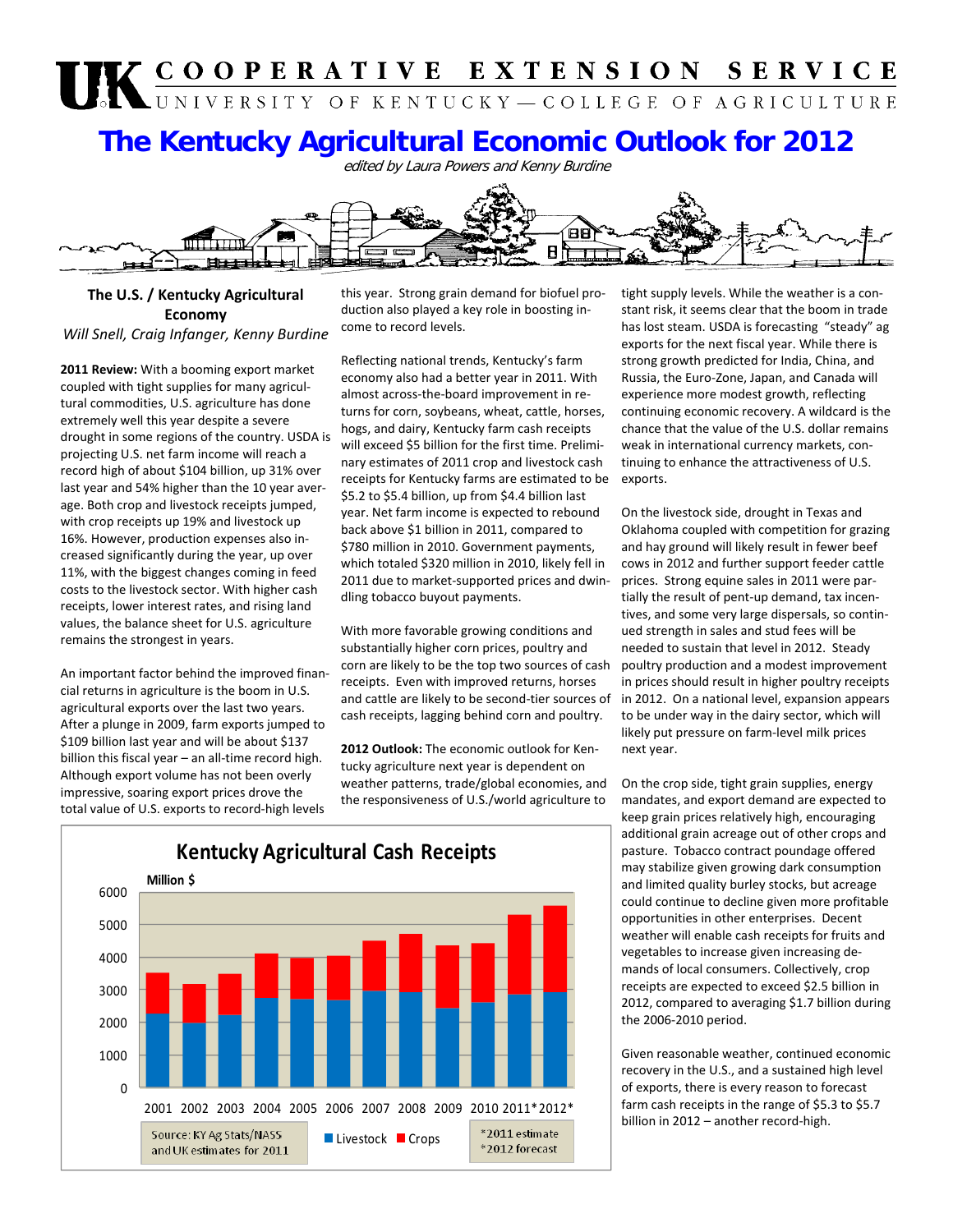#### **Tobacco** *Will Snell*

**2011 Burley Review:** Kentucky burley farmers entered 2011 with many of the same adverse market conditions they experienced in recent years – declining domestic cigarette sales, ex‐ cess world burley supplies, slumping exports, and regulatory uncertainty on both the domes‐ tic and international front. As a result, aggre‐ gate burley contract volume was likely reduced again in 2011, but some buyers actually boosted contract volume for some growers in response to tight high‐quality burley stocks following subpar‐quality crops in recent years. In addition, some traditional burley tobacco farmers opted to exit production on their own given better returns anticipated in alternative ag enterprises. Consequently, Kentucky farm‐ ers reduced their burley acreage by more than 10% (U.S. burley acreage off 9%). While some growers experienced timely moisture, burley yields were below average in response to ex‐ cessive heat and dry conditions in parts of the burley belt. According to the USDA, the U.S. burley crop is expected to total 173 million pounds in 2011– 8% below last year.

On the demand side, the decline in U.S. ciga‐ rette sales slowed in 2011 as consumers ad‐ justed to recent price/tax hikes, which may boost/stabilize domestic U.S. burley demand given existing inventory levels. Limited high‐ quality stocks on the world market combined with a continued weak U.S. dollar enabled U.S. burley exports to stabilize in 2011, following a drop of more than 50% since 2007 due to ex‐ cessive foreign burley supplies of lower‐quality leaf. Lower production, tight quality stocks, stabilizing use, and a decent quality crop will likely cause top‐quality contracted U.S. burley prices to rebound back into the \$1.70s and \$1.80s per pound for the 2011‐12 marketing season after the extremely poor quality 2010 crop averaged \$1.50 per pound. Limited auc‐ tion offerings of good‐quality burley should also sell well in this marketing environment.

**2011 Dark Review:** Dark tobacco producers continued to benefit from growing domestic snuff sales (increasing around 5% annually) as consumers responded to successful marketing efforts, new products introduced by smokeless tobacco companies, smoking restrictions, and perceptions of lower health risks for smokeless products relative to cigarettes. Following a couple years of supply adjustment, it appears the industry has moved toward an acceptable supply/demand balance. Kentucky's dark to‐ bacco acreage was up 3,000 acres in 2011, and a better growing season (plus access to irriga‐ tion) boosted yields. Total U.S. dark‐fired pro‐ duction is pegged by USDA at 52.4 million pounds, compared to 48.4 million pounds in 2010. For dark air‐cured, USDA is projecting a

2011 crop of 15.6 million pounds, up slightly from last year. While buyers may become more selective on some lower‐quality leaf, dark tobacco prices for top‐quality leaf will remain near recent levels (\$2.25+ per pound for dark air‐cured and \$2.50+ per pound for dark fire‐ cured) for the 2011‐2012 marketing year. This market situation will enable dark tobacco pro‐ duction to comprise around 1/3 of the pro‐ jected \$320 million tobacco crop in Kentucky for 2011.

**2012 Outlook:** Demand for burley tobacco in 2012 may show signs of stability as the domes‐ tic cigarette market easing slows, the interna‐ tional market rebounds in response to competi‐ tive U.S. burley prices (assuming the U.S. dollar remains weak), and quality burley stocks avail‐ able to manufacturers and dealers worldwide remain tight. But burley acreage may continue to decline (unless growers receive additional price incentives) in the midst of better income opportunities from other enterprises, expanded contract requirements, escalating labor costs, and regulatory challenges/uncertainty. Dark tobacco prices and acreage should stay rela‐ tively constant in response to anticipated strong domestic sales of smokeless tobacco products amidst increasing supplies from the 2011 crop. Accounting for the anticipated drop in burley acres, the total value of tobacco pro‐ duction in Kentucky may struggle to exceed \$300 million in the coming years, following an average of \$340 million during the 2005‐2010 post‐buyout era.

## **Grains** *Cory Walters*

**2011 Review:** Corn, soybean, and wheat prices all continue to trend upward (up 29%, 16%, and 30%, respectively) compared to last year. Ken‐ tucky producers responded to these higher prices by increasing planted acreage. State average yields were also higher for all three commodities in 2011. Higher prices, increased acreage, and higher yields resulted in a signifi‐ cant increase in revenue.

The November 2011 World Agricultural Supply and Demand (WASDE) report placed the 2011 U.S. corn crop at 12.31 billion bushels, down 1% from 2010. U.S. acreage was up more than 4% over last year, but yields were down by 4%.

Corn use (feed, exports, food, seed, and indus‐ trial) is expected to decrease more than 3% from 2010, to a total of 12.61 billion bushels. The largest decrease in use is expected in ex‐ ports, dropping almost 13% from a year ago. With use exceeding production, ending stocks are expected to decrease by about 25% from the previous year, coming in at 843 million bushels. On the global market, ending stocks are expected to drop by a little less than 5%.

USDA is projecting a 3.28 billion bushel soybean crop in 2011, which will be about 8.5% smaller than 2010. US acreage was down over 3% from 2010, and yields were down a little more than 5% from last year.

Soybean use for crushing, exports, seed, and residual are all expected to decrease for a total use of 3.08 billion bushels, a decrease of over 6% percent from 2010. The largest expected decrease is in exports, estimated to be down nearly 13% from 2010. Ending stocks are ex‐ pected to decrease by more than 9% to 195 million bushels. Global ending stocks are ex‐ pected to decrease 8%, primarily due to de‐ creases in both U.S. and Brazilian ending stocks.

2011 U.S. wheat production was more than 9% lower than 2010. Use is expected to be lower by almost 11%, primarily driven by a sharp de‐ crease in exports of 24%. As for the world bal‐ ance sheet, ending stocks are expected to in‐ crease by about 3%.

**2012 Outlook:** Revenue streams from crop production will hinge on crop price dynamics. Given lower stocks‐to‐use ratios in U.S. and world markets (slight increase in wheat), it is almost certain that as new information enters the market, prices will change significantly. Given the expectation that corn ending stocks will be the lowest since 1995, it could very well be the price direction leader for all three com‐ modities. Increases in price volatility make it more important to have a marketing plan, be‐ cause when prices hit pre‐determined goals they may not stay there long. Prices could very well go higher than expectations and this risk can be handled by selling in smaller percent‐ ages, not being overrun with emotion from selling at lower prices when prices keep rising, and being ready to make additional sales as prices rise. Higher volatility implies higher highs and lower lows. Producers need an exit plan to handle lower prices by using decision dates in making sales. If price expectations are not met by a certain date, producers should make sales at the current cash prices.

#### **Livestock and Meats** *Kenny Burdine and Lee Meyer*

**Equine 2011 Review:** Kentucky equine receipts topped \$1 billion for three straight years before a drastic drop in 2009 and another substantial decrease in 2010. Sales and stud fees both contributed to the decline as 2010 farm‐level equine receipts totaled 700 million. However, 2011 September yearling and November breed‐ ing stock sales showed marked improvement. With relatively steady stud fees, 2011 equine receipts are likely to show a moderate improve‐ ment from 2010, a welcome sign for a struggling market.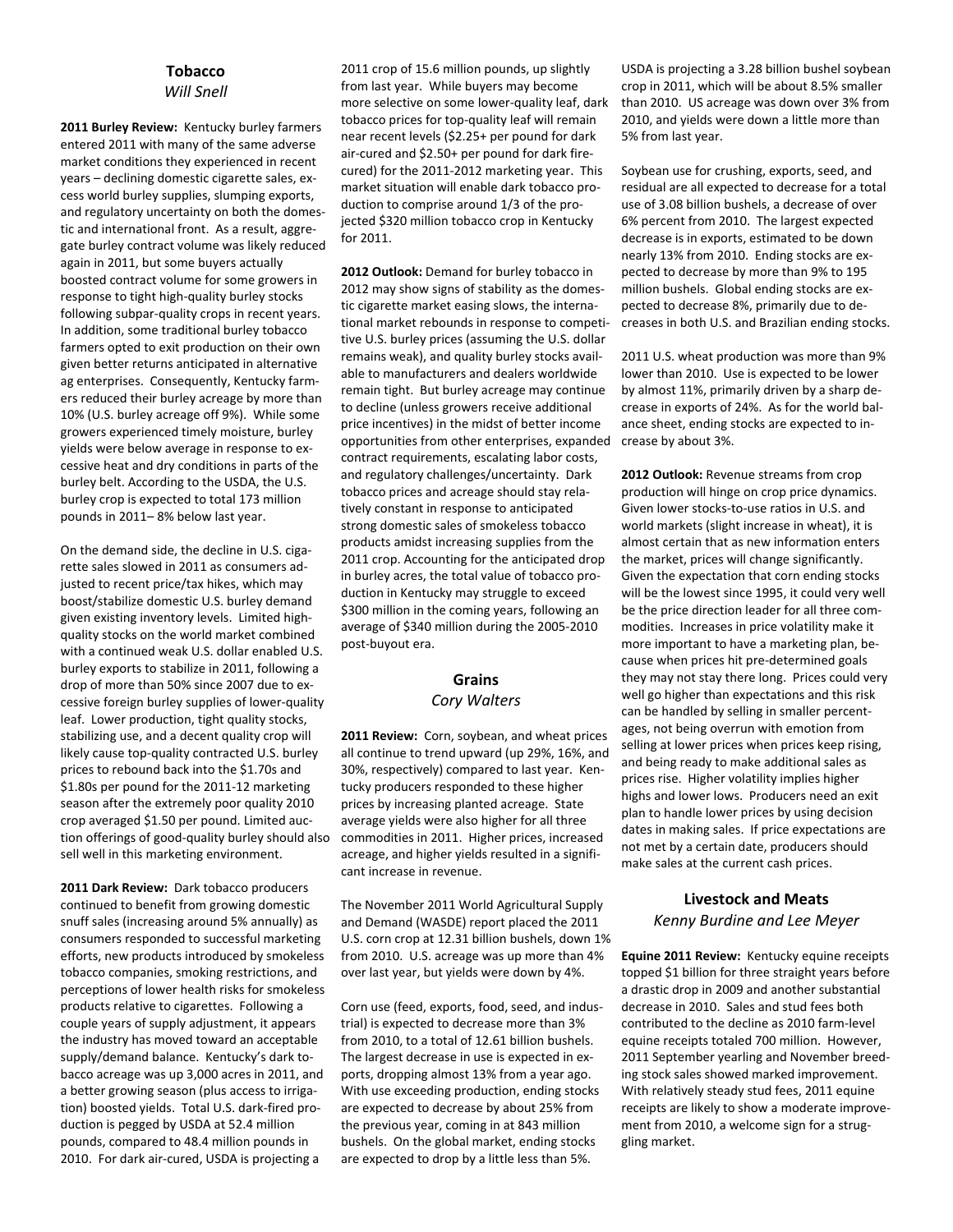

**Equine 2012 Outlook:** Looking ahead to 2011, stud fees will likely be steady and may show slight improvement in some cases. Sustaining sales at 2011 levels will likely be challenging, as strong 2011 sales were likely supported by pent up demand, tax incentives, and some significant dispersals. However, if the market remains relatively strong, receipts should remain steady.

**Cattle 2011 Review:** Feeder cattle prices in Kentucky showed substantial improvement in 2011. The strength in the market was driven by many factors, but tight supplies were the un‐ derlying driver. The year 2011 was also im‐ pacted by massive drought in Texas and Okla‐ homa that resulted in higher cow slaughter and an unusually large number of light calves placed on feed during the summer. Given these weather challenges and heifer development estimates, beef cow numbers are likely to show another decrease to start 2012. High feed prices are also creating opportunities for back‐ grounders in Kentucky who are responding to a market that appears to be seeking feeder cattle at heavier placement weights.

**Cattle 2012 Outlook:** Much like 2011, tight supplies should provide solid underpinning for the 2012 feeder cattle market. An expected decrease in beef cow numbers should result in an even smaller calf crop. Due to the time lag of heifer retention, once expansion of the cow‐ herd begins, it will be at least two years before larger calf crops are actually weaned and mar‐ keted. While wild cards such as grain prices, weather, and the U.S. economy certainly exist, supply fundamentals remain incredibly positive in the cattle markets. Despite the strong funda‐ mentals, feed prices, market volatility, and access to credit are creating challenges for many Kentucky cattle producers.

**Dairy 2011 Review:** The U.S. All Milk Price will average around \$20 per cwt in 2011, which is

welcome relief for dairy producers recovering from a brutal 2009 when the U.S. All Milk Price averaged less than \$13 per cwt, and a 2010 market, when prices averaged a little over \$16 per cwt. Prices have been supported in 2011 by strong component prices as cheese, dry whey, butter and non‐fat dry milk prices all improved from 2010. According to USDA's January estimates, Kentucky began the year with 77 thou‐ sand dairy cows in production.

**Dairy 2012 Outlook:** As usual, strong farm‐ level milk prices have led to increases in pro‐ duction in the second half of 2011. As this expansion continues, larger dairy cow inventory and generally increasing milk per cow should result in higher production levels for 2012. As production increases, increased supply is likely to put some downward pressure on farm‐level milk prices in 2012.

**2011 Hogs Review:** After dismal prices two years ago, 2010 prices rebounded to average in the low \$50s. The year 2011 saw continued price improvement, with prices moving up an‐ other 20% to average over \$60/cwt (live weight basis). Clearly, demand has been strong be‐ cause the price increase came along with a (small) increase in production. Per capita con‐ sumption has been declining and is down to 46 lbs from a recent high of 50 lbs only two years ago. Over 20% of domestic production was exported in 2011, making exports a key factor in the high prices.

**2012 Hogs Outlook:** High prices are not having much impact on production. Based on the Sep‐ tember USDA report and other data, 2012 pork production should only increase slightly. Ex‐ tremely high feed costs continue to be a con‐ straining factor. Exports are expected to remain strong, with the USDA estimating another 3% increase. Prices are forecast to remain near 2011 levels, with prices highest in the third

quarter.

**2011 Poultry Review:** Chicken production dropped in 2009, due to losses from high feed costs. But in 2010 and again in 2011, produc‐ tion rebounded. Even though feed costs during 2011 returned to high levels, prices of about \$.80 per pound have stabilized the industry. While exports declined slightly, they still accounted for 17% of U.S. production. Chicken consumption, on a per‐capita basis, is now at 84 pounds, making it the dominant meat in U.S. diets.

**2012 Poultry Outlook:** Chicken production is forecast to decline slightly in 2012, while ex‐ ports continue to grow. Lower production and higher export levels will leave less meat on the domestic market, and per‐capita consumption may decline by 2 to 3 pounds. The tighter supply is expected to be the stimulus for higher prices, probably up about \$.02 to \$.04 per pound. Breast prices will average about \$1.30 per pound, near the long‐term average, but down from last year. Leg prices, in contrast, have risen by about 25% and are averaging in the mid \$.60s.

**2011 Sheep and Goats Review:** Slaughter lamb prices continue to move to ever higher levels. Lamb prices rose 25% in 2010 and another 43% in 2011, averaging about \$1.70 per pound on national markets. The size of the sheep herd (both U.S. and Kentucky) continues to decline, and the domestic industry is very much a niche. Production during 2011 declined by 8% and per ‐capita consumption is less than one pound per person per year. Imports continue to increase and now exceed domestic production by 15%. The U.S. goat herd stands at about 3 million head, compared to 5.5 million sheep. While the U.S. goat herd is down slightly from 2010, Ken‐ tucky's goat herd declined by 8%. (Unlike the U.S. as a whole, there are more than twice as many goats as there are sheep in Kentucky). Goat prices have remained at high levels, with 40‐60 pound, Selection 2 kids averaging about \$1.90 for the year, with the highest prices in the spring.

**2012 Sheep and Goat Outlook:** Lamb produc‐ tion is forecast to continue dropping in 2012, probably by another 5% to 10%. Imports may make up the difference but could be affected by foreign exchange rates. Prices are likely to stay near the high prices of 2012. Kentucky lamb producers who take advantage of direct and local graded markets may get an average price of about \$2 per pound. The goat market should follow the lamb market with continued high prices. Kid goats are likely to sell for over \$2 per pound at graded sales in the first half of the year and could average about \$1.90 for the year.